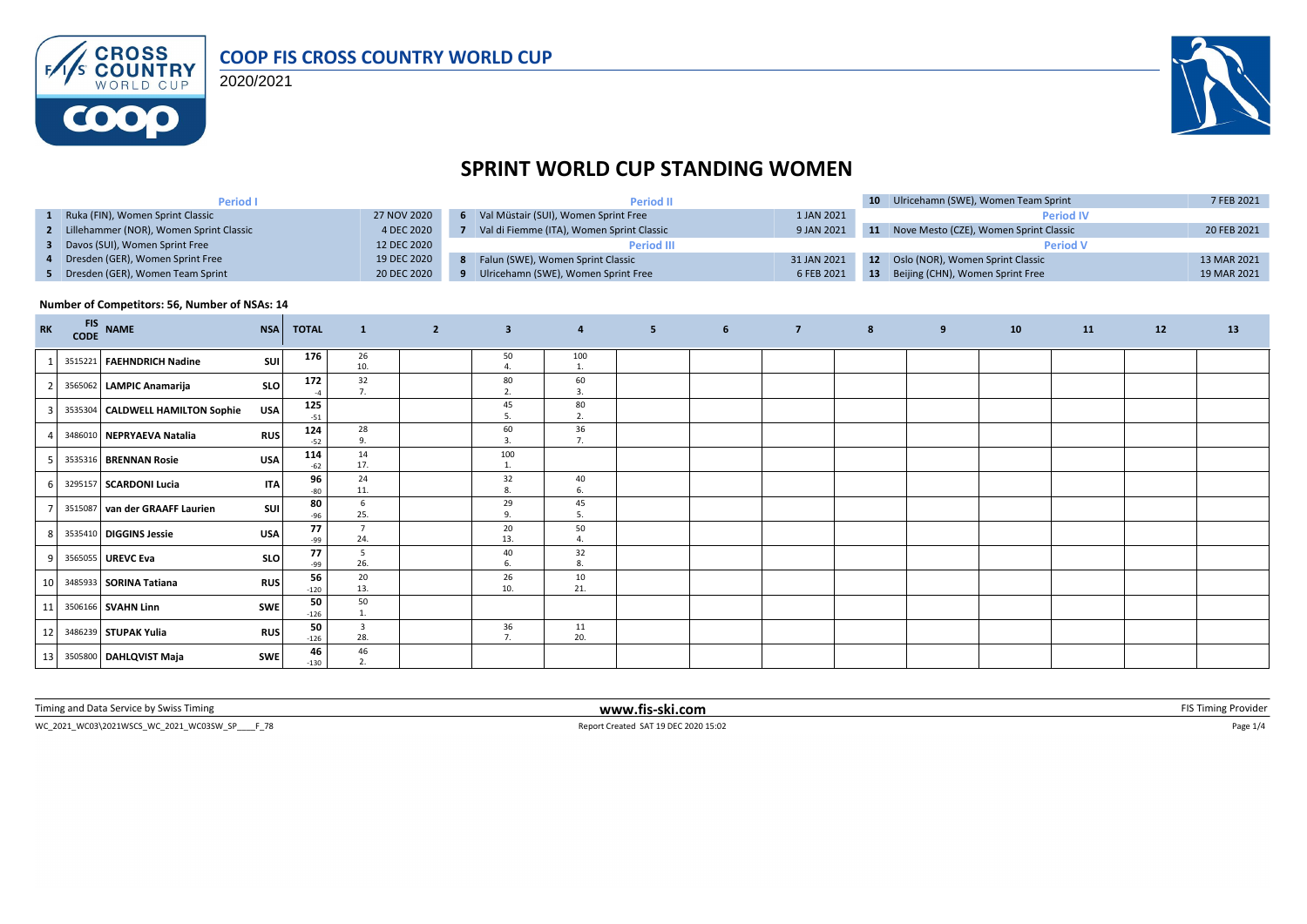



**COOP** 



### **SPRINT WORLD CUP STANDING WOMEN**

| RK | FIS NAME<br>CODE NAME           | <b>NSA</b> | <b>TOTAL</b> | $\mathbf{1}$         | $\overline{2}$ | $\overline{\mathbf{3}}$ | $\overline{\mathbf{4}}$ | 5 <sup>2</sup> | $6\overline{6}$ | $\overline{7}$ | 8 | 9 | 10 | 11 | 12 | 13 |
|----|---------------------------------|------------|--------------|----------------------|----------------|-------------------------|-------------------------|----------------|-----------------|----------------|---|---|----|----|----|----|
| 14 | 3535562 KERN Julia              | <b>USA</b> | 46<br>$-130$ |                      |                | 24<br>11.               | 22<br>12.               |                |                 |                |   |   |    |    |    |    |
| 15 | 3295193 LAURENT Greta           | <b>ITA</b> | 45<br>$-131$ | 10<br>21.            |                | 15<br>16.               | $20\,$<br>13.           |                |                 |                |   |   |    |    |    |    |
| 16 | 3505809 SUNDLING Jonna          | <b>SWE</b> | 43<br>$-133$ | 43<br>3.             |                |                         |                         |                |                 |                |   |   |    |    |    |    |
| 17 | 3155324 JANATOVA Katerina       | CZE        | 43<br>$-133$ |                      |                | 14<br>17.               | 29<br>9.                |                |                 |                |   |   |    |    |    |    |
| 18 | 3155344 BERANOVA Tereza         | CZE        | 42<br>$-134$ |                      |                | 18<br>14.               | 24<br>11.               |                |                 |                |   |   |    |    |    |    |
| 19 | 3426200 WENG Lotta Udnes        | <b>NOR</b> | 40<br>$-136$ | 40<br>$\overline{4}$ |                |                         |                         |                |                 |                |   |   |    |    |    |    |
| 20 | 3426112 STENSETH Ane Appelkvist | <b>NOR</b> | 37<br>$-139$ | 37<br>5.             |                |                         |                         |                |                 |                |   |   |    |    |    |    |
| 21 | 3435201 SKINDER Monika          | <b>POL</b> | 37<br>$-139$ | 15<br>16.            |                | 16<br>15.               | 6<br>25.                |                |                 |                |   |   |    |    |    |    |
| 22 | 3506008 RIBOM Emma              | <b>SWE</b> | 34<br>$-142$ | 34<br>6.             |                |                         |                         |                |                 |                |   |   |    |    |    |    |
| 23 | 3506079 LUNDGREN Moa            | <b>SWE</b> | 30<br>$-146$ | 30<br>8.             |                |                         |                         |                |                 |                |   |   |    |    |    |    |
| 24 | 3205570 RYDZEK Coletta          | <b>GER</b> | 26<br>$-150$ |                      |                |                         | 26<br>10.               |                |                 |                |   |   |    |    |    |    |
| 25 | 3515252 MEIER Alina             | <b>SUI</b> | 25<br>$-151$ |                      |                | $\overline{7}$<br>24.   | 18<br>14.               |                |                 |                |   |   |    |    |    |    |
| 26 | 3535602 SWIRBUL Hailey          | <b>USA</b> | 25<br>$-151$ | 13<br>18.            |                | 12<br>19.               |                         |                |                 |                |   |   |    |    |    |    |
| 27 | 3486563 MATSOKINA Hristina      | <b>RUS</b> | 22<br>$-154$ |                      |                | 22<br>12.               |                         |                |                 |                |   |   |    |    |    |    |
| 28 | 3425669 KALVAA Anne Kjersti     | <b>NOR</b> | 22<br>$-154$ | 22<br>12.            |                |                         |                         |                |                 |                |   |   |    |    |    |    |
| 29 | 3426456 AMUNDSEN Hedda Oestberg | <b>NOR</b> | 18<br>$-158$ | 18<br>14.            |                |                         |                         |                |                 |                |   |   |    |    |    |    |
| 30 | 3205305 GIMMLER Laura           | <b>GER</b> | 18<br>$-158$ |                      |                | 9<br>22.                | 9<br>22.                |                |                 |                |   |   |    |    |    |    |
| 31 | 3506154 KARLSSON Frida          | <b>SWE</b> | 16<br>$-160$ | 16<br>15.            |                |                         |                         |                |                 |                |   |   |    |    |    |    |

Timing and Data Service by Swiss Timing **WWW.fis-ski.com www.fis-ski.com FIS** Timing Provider

 $\textsf{WC\_2021\_WCO3\textbackslash2021WSCS\_WC\_2021\_WCO35W\_SP \_\_\_778 }$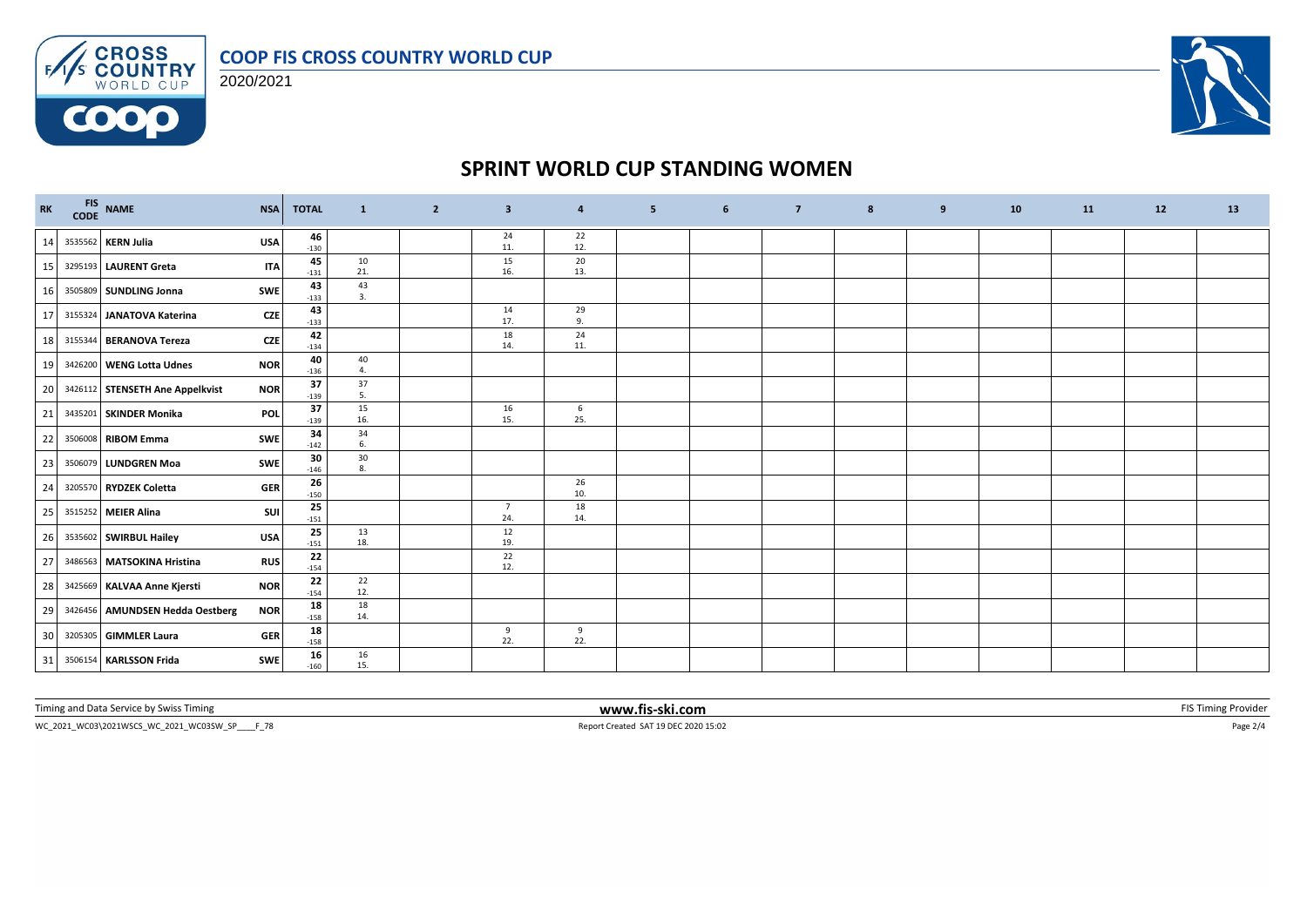



**COOP** 



### **SPRINT WORLD CUP STANDING WOMEN**

| $\mathbf{R}\mathbf{K}$ | FIS NAME<br>CODE NAME<br><b>NSA</b>     | <b>TOTAL</b>                       | $\mathbf{1}$ | $\overline{2}$ | $\overline{\mathbf{3}}$        | $\overline{4}$        | 5 <sub>5</sub> | 6 | $\overline{7}$ | 8 | 9 | 10 | <b>11</b> | 12 | 13 |
|------------------------|-----------------------------------------|------------------------------------|--------------|----------------|--------------------------------|-----------------------|----------------|---|----------------|---|---|----|-----------|----|----|
| 31                     | 3205689 LOESCHKE Jessica<br><b>GER</b>  | 16<br>$-160$                       |              |                |                                | 16<br>15.             |                |   |                |   |   |    |           |    |    |
| 33                     | 3205424 HERRMANN Nadine<br><b>GER</b>   | 16<br>$-160$                       |              |                | $\overline{\mathbf{3}}$<br>28. | 13<br>18.             |                |   |                |   |   |    |           |    |    |
| 34                     | 3205350 WINKLER Anne<br><b>GER</b>      | 15<br>$-161$                       |              |                |                                | 15<br>16.             |                |   |                |   |   |    |           |    |    |
| 35                     | 3205655 DANNER Alexandra<br><b>GER</b>  | 14<br>$-162$                       |              |                |                                | 14<br>17.             |                |   |                |   |   |    |           |    |    |
| 36                     | 3555052 EIDUKA Patricija<br><b>LAT</b>  | 13<br>$-163$                       |              |                | 13<br>18.                      |                       |                |   |                |   |   |    |           |    |    |
|                        | 37 3125106 JIALIN Bayani<br><b>CHN</b>  | 13<br>$-163$                       |              |                | $\mathbf{1}$<br>30.            | 12<br>19.             |                |   |                |   |   |    |           |    |    |
| 38                     | 3185447 LYLYNPERA Katri<br><b>FIN</b>   | 12<br>$-164$                       | 12<br>19.    |                |                                |                       |                |   |                |   |   |    |           |    |    |
| 39                     | 3205434 KREHL Sofie<br><b>GER</b>       | 12<br>$-164$                       |              |                | 10<br>21.                      | $\overline{2}$<br>29. |                |   |                |   |   |    |           |    |    |
| 40                     | 3295000 BROCARD Elisa<br><b>ITA</b>     | 11<br>$-165$                       |              |                | 11<br>20.                      |                       |                |   |                |   |   |    |           |    |    |
| 40                     | 3185168 NISKANEN Kerttu<br><b>FIN</b>   | 11<br>$-165$                       | 11<br>20.    |                |                                |                       |                |   |                |   |   |    |           |    |    |
| 42                     | 3426201 WENG Tiril Udnes<br><b>NOR</b>  | 9<br>$-167$                        | 9<br>22.     |                |                                |                       |                |   |                |   |   |    |           |    |    |
| 43                     | 3535606 HALVORSEN Hannah<br><b>USA</b>  | 8<br>$-168$                        |              |                |                                | 8<br>23.              |                |   |                |   |   |    |           |    |    |
| 44                     | 3055108 UNTERWEGER Lisa<br><b>AUT</b>   | 8<br>$-168$                        |              |                | 8<br>23.                       |                       |                |   |                |   |   |    |           |    |    |
| 45                     | 3505828 DYVIK Anna<br>SWE               | 8<br>$-168$                        | 8<br>23.     |                |                                |                       |                |   |                |   |   |    |           |    |    |
| 46                     | 3155270 HYNCICOVA Petra<br>CZE          | $\overline{\phantom{a}}$<br>$-169$ |              |                |                                | $\overline{7}$<br>24. |                |   |                |   |   |    |           |    |    |
| 47                     | 3515273 FISCHER Lea<br>SUI              | 6<br>$-170$                        |              |                | 6<br>25.                       |                       |                |   |                |   |   |    |           |    |    |
| 48                     | 3435202 KALETA Weronika<br>POL          | 6<br>$-170$                        |              |                | 5<br>26.                       | 1<br>30.              |                |   |                |   |   |    |           |    |    |
|                        | 49 3295248 CANCLINI Alice<br><b>ITA</b> | 5<br>$-171$                        |              |                |                                | 5<br>26.              |                |   |                |   |   |    |           |    |    |

Timing and Data Service by Swiss Timing **WWW.fis-ski.com www.fis-ski.com FIS** Timing Provider

 $\textsf{WC\_2021\_WCO3}\backslash 2021\textsf{WSCS\_WC\_2021\_WCO35W\_SP\_\_F78} \textcolor{red}{Page\ 3/4} \textcolor{red}{Page\ 3/4}$